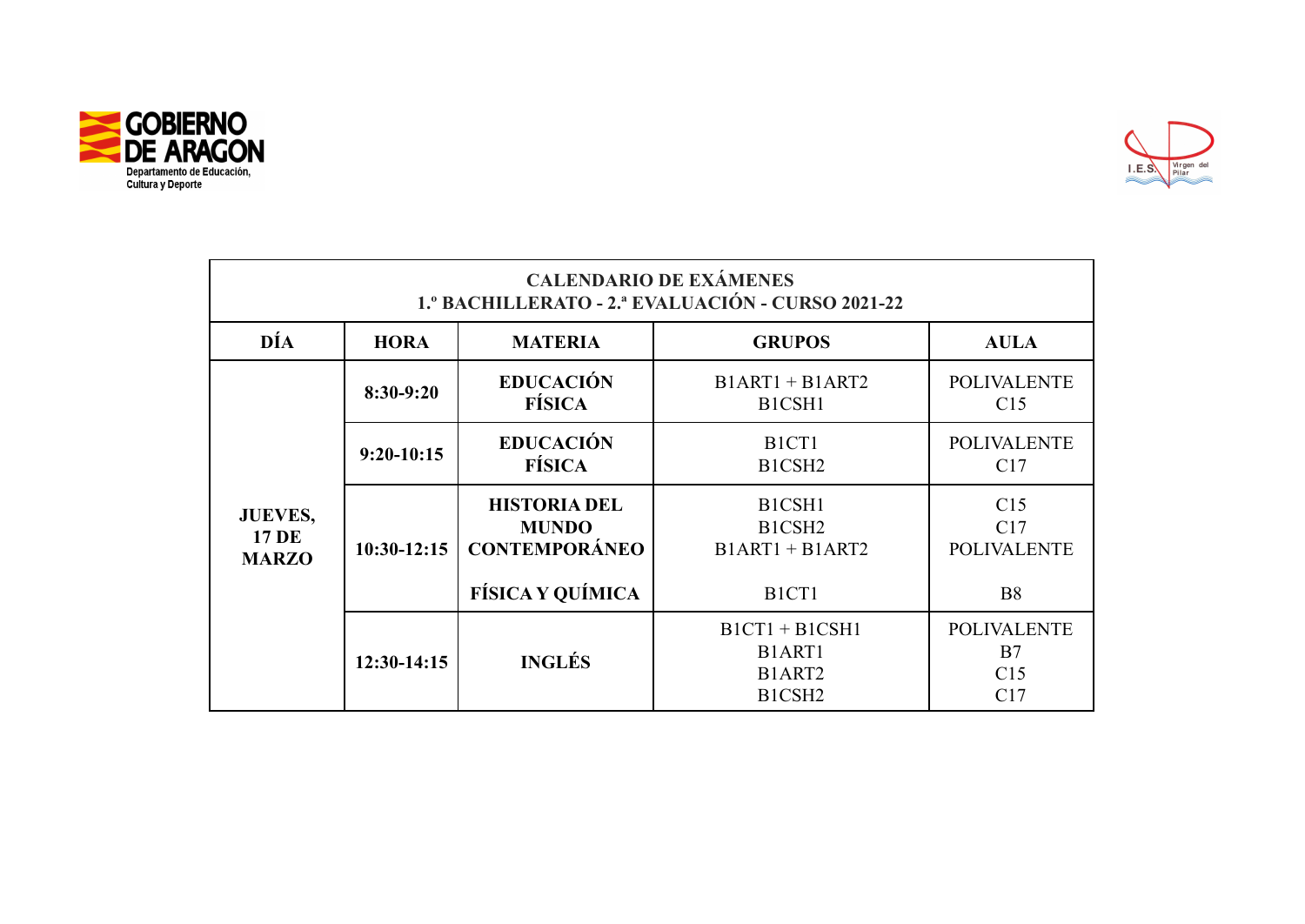| DÍA                                             | <b>HORA</b>   | <b>MATERIA</b>                          | <b>GRUPOS</b>                          | <b>AULA</b>               |
|-------------------------------------------------|---------------|-----------------------------------------|----------------------------------------|---------------------------|
|                                                 |               | <b>CULTURA CIENTÍFICA</b>               | $BICSH1 + BICT1$<br>B1CSH <sub>2</sub> | <b>POLIVALENTE</b><br>C17 |
|                                                 | 8:30-10:15    | <b>FUNDAMENTOS DEL</b><br><b>ARTE I</b> | B1ART1<br>B1ART <sub>2</sub>           | B7<br><b>B8</b>           |
|                                                 |               | <b>FRANCÉS I</b>                        | B1CT1+B1CSH1+B1CSH2                    | C15                       |
| <b>VIERNES,</b><br><b>18 DE</b><br><b>MARZO</b> | $10:30-12:15$ | <b>ANATOMÍA</b>                         | B <sub>1</sub> C <sub>T</sub> 1        | C17                       |
|                                                 |               | <b>LENGUAJE Y</b><br>PRÁCTICA MUSICAL   | B1ART2                                 | D26                       |
|                                                 |               | <b>TIC I</b>                            | $B1CSH1 + B1CSH2$<br>B1CSH2+B1CT1      | <b>B8</b><br>B7           |
|                                                 | $12:30-14:15$ | <b>LITERATURA</b><br><b>UNIVERSAL</b>   | $B1CSH1 + B1ART1 + B1ART2$             | <b>B4</b>                 |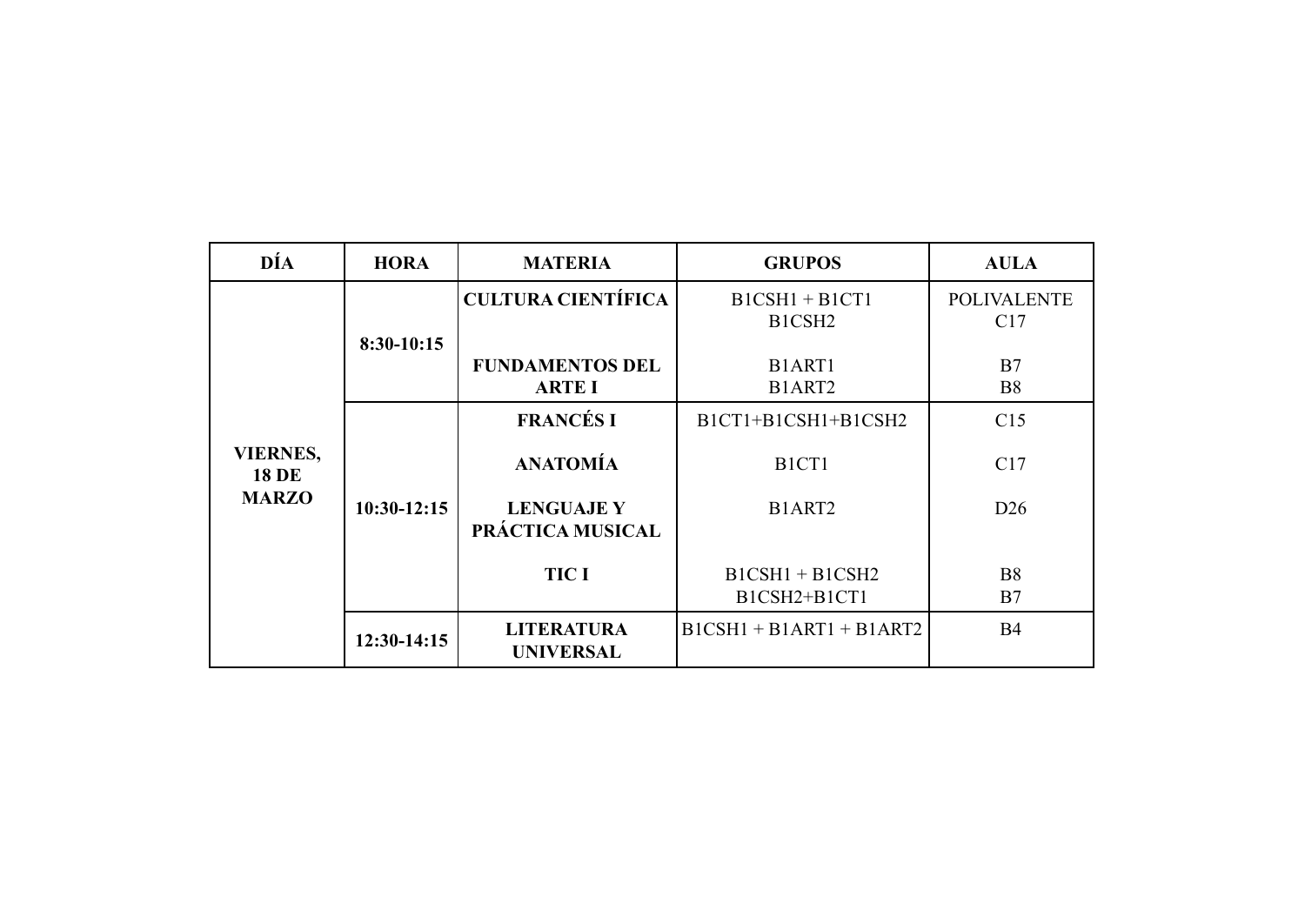| DÍA                                    | <b>HORA</b>   | <b>MATERIA</b>                                                                  | <b>GRUPOS</b>                                                        | <b>AULA</b>                                        |
|----------------------------------------|---------------|---------------------------------------------------------------------------------|----------------------------------------------------------------------|----------------------------------------------------|
|                                        | 8:30-10:15    | <b>FILOSOFÍA</b>                                                                | B <sub>1</sub> C <sub>T</sub> 1<br>B1ART1<br>B1ART2<br>B1CSH1+B1CSH2 | <b>B8</b><br>B7<br><b>B4</b><br><b>POLIVALENTE</b> |
|                                        |               | <b>LATÍN I</b>                                                                  | B1CSH1+B1CSH2                                                        | $D15 + D19$                                        |
| LUNES,<br><b>21 DE</b><br><b>MARZO</b> | $10:30-12:15$ | <b>MATEMÁTICAS I</b><br><b>MATEMÁTICAS</b><br><b>APLICADAS A LAS</b><br>CC. SS. | B <sub>1</sub> C <sub>T</sub> 1<br>B1CSH1<br>B1CSH <sub>2</sub>      | <b>POLIVALENTE</b><br><b>POLIVALENTE</b>           |
|                                        |               | <b>CULTURA</b><br><b>AUDIOVISUAL I</b>                                          | B1ART1<br>B1ART2                                                     | B7<br><b>B4</b>                                    |